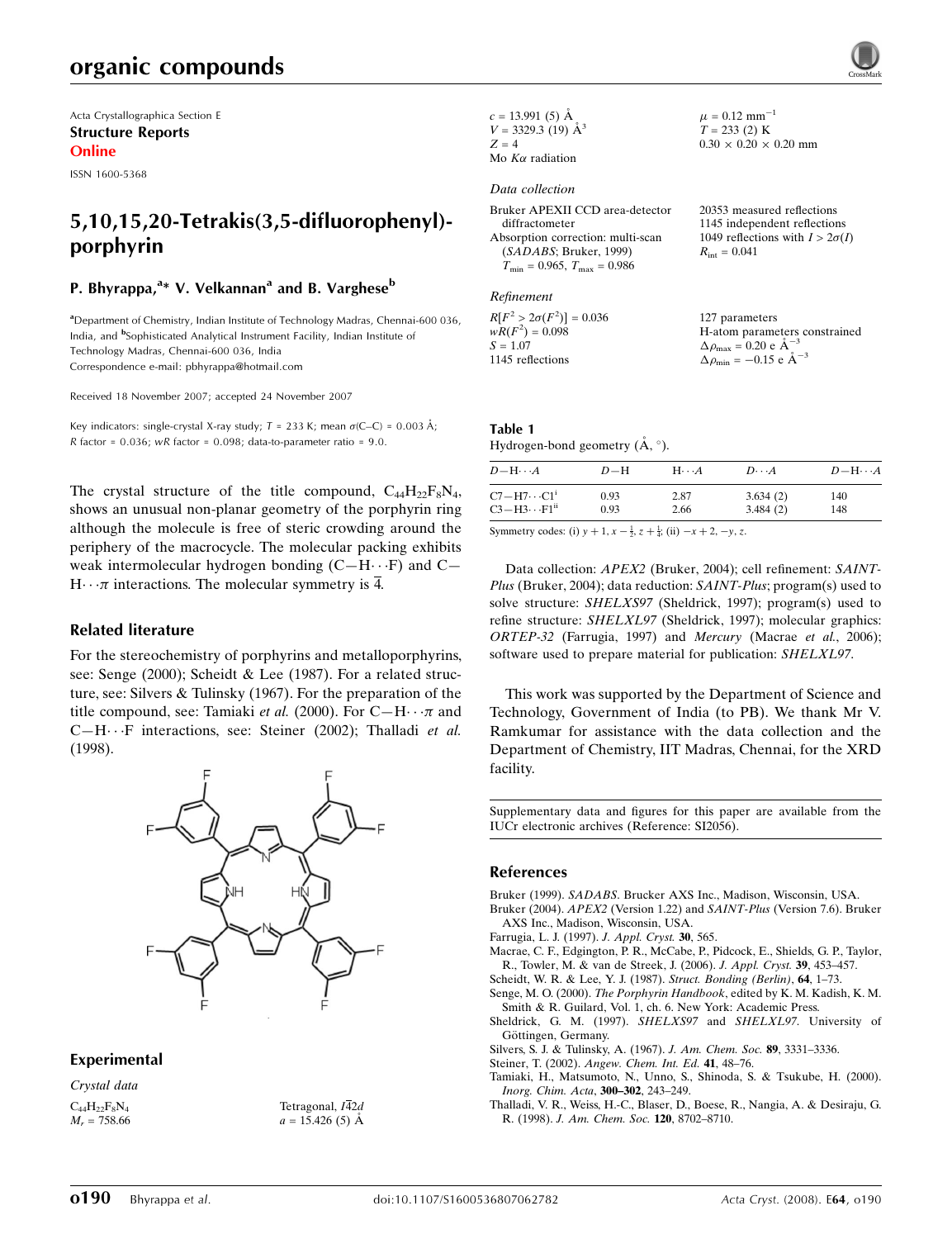# **supporting information**

*Acta Cryst.* (2008). E**64**, o190 [https://doi.org/10.1107/S1600536807062782]

# **5,10,15,20-Tetrakis(3,5-difluorophenyl)porphyrin**

## **P. Bhyrappa, V. Velkannan and B. Varghese**

### **S1. Comment**

Free base porphyrin, H<sub>2</sub>T(3',5'-DFP)P was synthesised using literature method (Tamiaki et al. 2000). The compound (I) crystallizes in a tetragonal space group, I-4 2d with four molecules in the unit cell. ORTEP of the compound (I) is shown in Fig. 1. The observed bond lengths of the C<sub>20</sub>N<sub>4</sub> core is similar to the related H<sub>2</sub>TPP structure (Silvers & Tulinsky, 1967). The molecule shows considerable nonplanar geometry (Fig. 1b) with the extent of distortion of the porphyrin ring atoms is as high as  $+$  - 0.343 (4) Å and the average displacement of the *β*-pyrrole carbon is  $+$  -  $\Delta C\beta$  = 0.129 (3) Å. Macrocyclic ring (24-atom core) shows ruffled geometry (Senge, 2000) while the related H<sub>2</sub>TPP shows nearly planar structure. The opposite nitrogens are situated at 4.082Å and it is shorter than that reported for H<sub>2</sub>TPP (4.20 Å)(Silvers & Tulinsky, 1967). The 3,5-difluorophenyl groups are nearly planar and oriented perpendicular to the porphyrin ring mean plane with an average dihedral angle of 72.7 (5) °. In adition, the meso $\langle i \rangle$ -carbon to aryl carbon, C5-C6 distance is found to be 1.499 (2) Å indicating that the aryl group is not significantly conjugated with the porphyrin *π*-system. The core hydrogens are disordered and are fixed with  $50\%$  occupancy on each N atom of the N<sub>4</sub>H<sub>2</sub> core.

Molecular packing diagram of the compound (I) is shown in Fig 2. Unit cell ab plane forms the 2-dimensional (C-H $\cdot\cdot\cdot$ F) hydrogen-bonded framework parallel to (001) plane. Each porphyrin in the layer is surrounded by four other nearest neighbours through weak hydrogen bonding (C3-H3···F1) interactions. A pair of such C-H···F hydrogen bonding is observed with each adjacent porphyrin with a shortest H3···F1 distance of 2.656 Å. Such a long hydrogen bonding distance is expected for weak C-H···F interactions (Thalladi et al., 1998). Furthermore, layers are interconnected via C-H···*π* interactions (Fig.3). On each face of the porphyrin, there is a pair of symmetry related C-H···*π* interactions for aryl-  $(C7-H7)$ <sup>…</sup>C1( $\alpha$ -pyrrole) with H7…C1 distance of 2.869 Å between the two other adjacent porphyrins from the neighbouring layer. This H7···C1 distance indicates weak C-H···*π* interactions (Steiner, 2002). The title compound shows unusual nonplanar geometry of the macrocyclic ring.

### **S2. Experimental**

5,10,15,20-tetrakis(3′,5′-difluorophenyl)porphyrin, H2T(3′,5′-DFP)P was prepared using literature method (Tamiaki *et al.*, 2000). Crystals of H<sub>2</sub>T(3',5'-DFP)P were grown by vapor diffusion of hexane to the CHCl<sub>3</sub> solution of the porphyrin over a period of five days.

### **S3. Refinement**

H atoms were placed in constrained positions (C—H = 0.93 Å and N—H = 0.86 Å) and refined using riding model with  $U_{iso}(H) = 1.2$  or 1.5 times  $U_{eq}(C)$ . The Friedel pairs have been merged, because the Flack parameter could not be reliably determined. The structure mostly contains C, H, N atoms only and the data was collected with Mo *Kα* radiation, so no anomalous dispersion effects could be observed.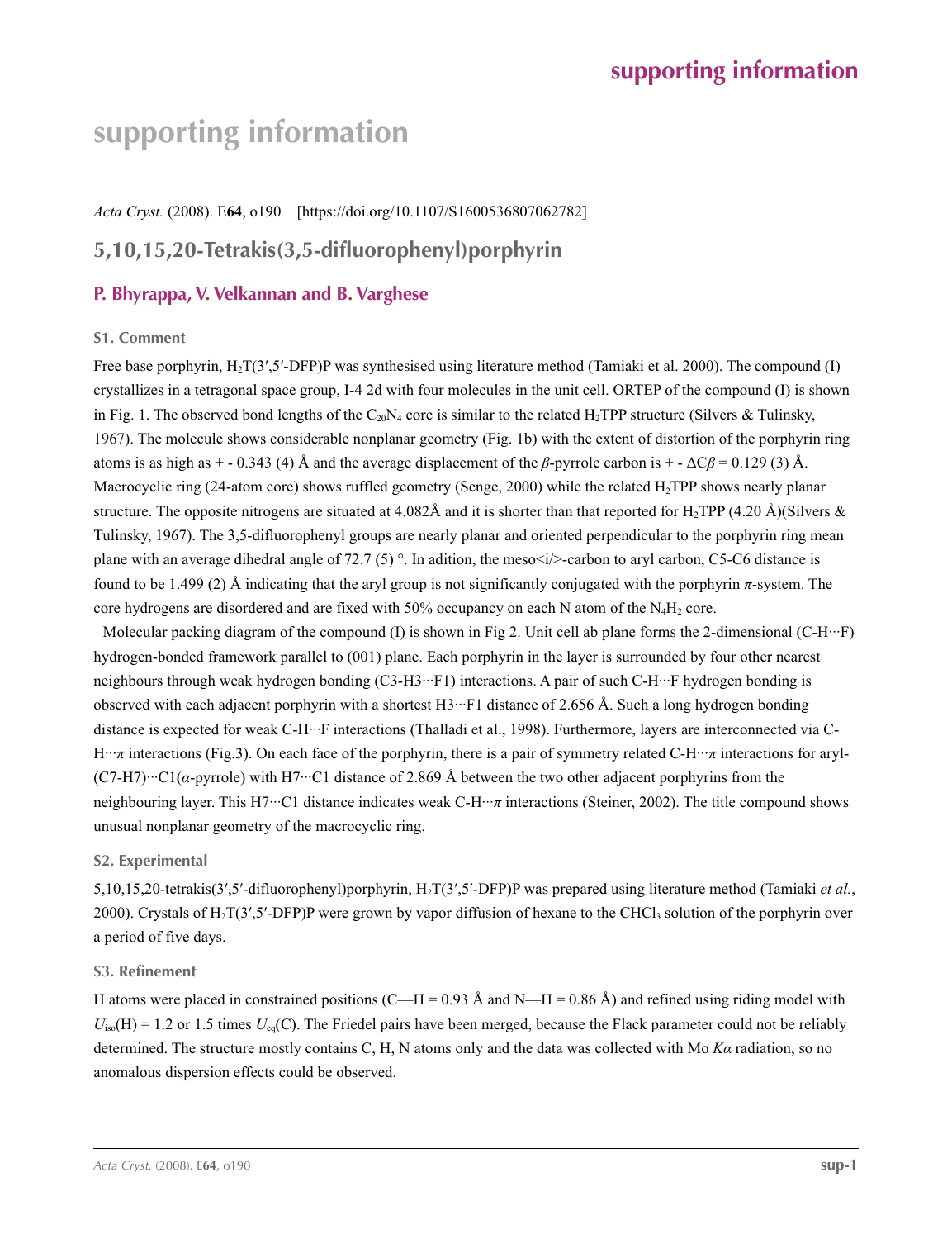

**Figure 1**

(*a*) The structure of (I) with the atom numbering scheme. Side view of the compound is shown in (*b*). Thermal ellipsoids shown at 50% probability level.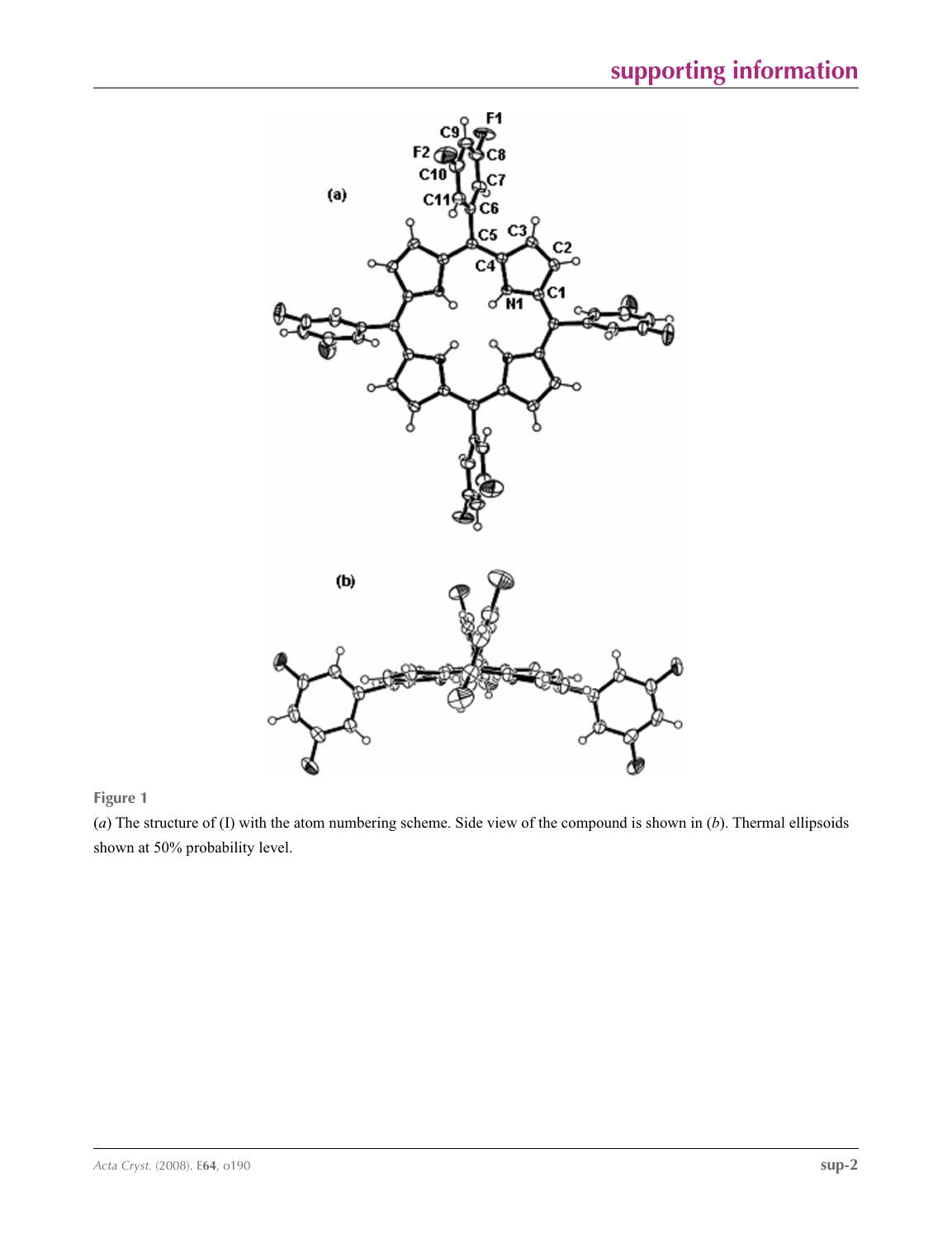

## **Figure 2**

Molecular packing diagram of the compound, (I). The two-dimensional framework shows the C—H···F interactions parallel to *ab* plane.



## **Figure 3**

Shows the bridging of two layers by interporphyrin (C—H···*π*) interactions (viewed along unit cell 'b′ axis). The short contacts are shown in dotted red lines. The flourine atoms are shown in green.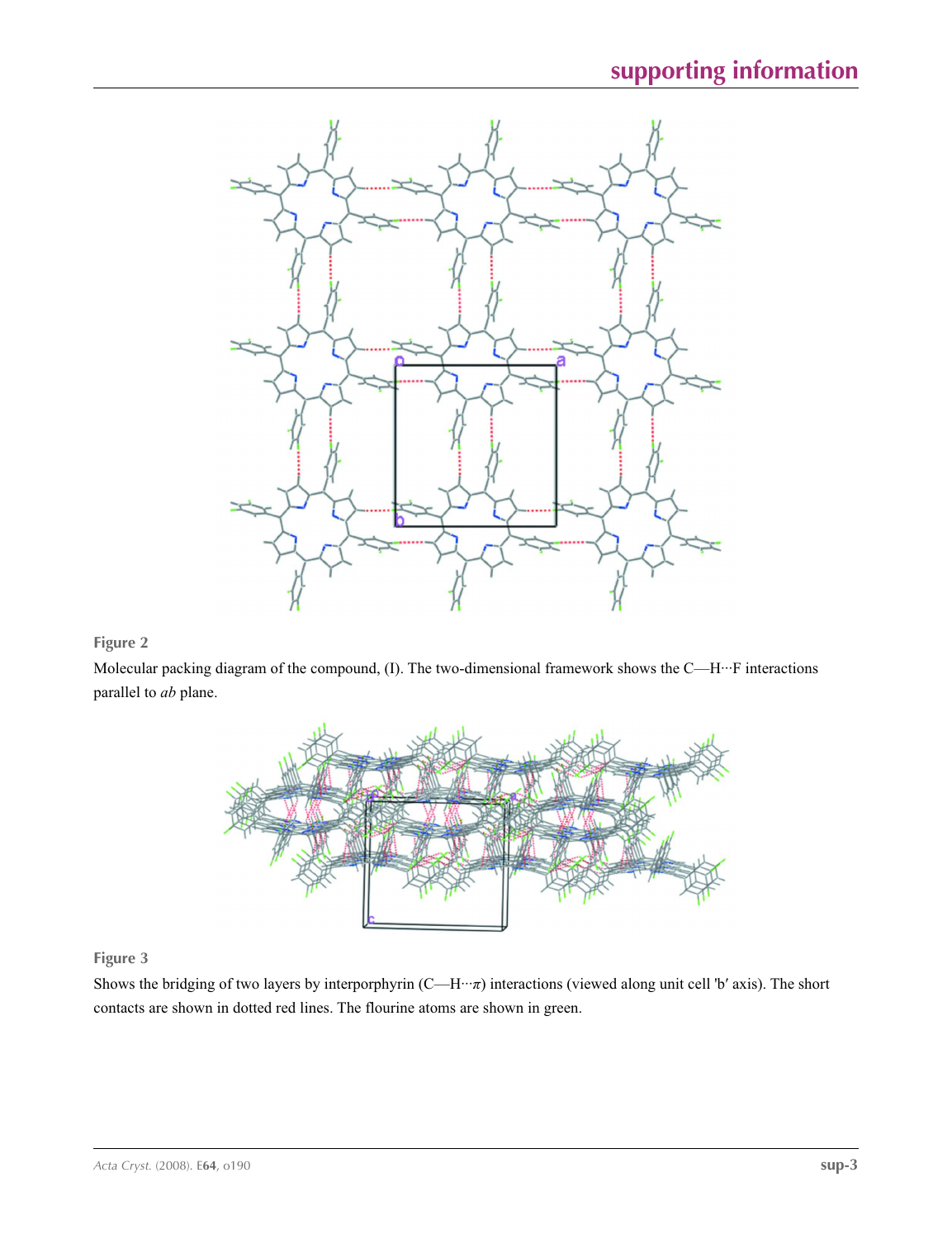**5,10,15,20-Tetrakis(3,5-difluorophenyl)porphyrin** 

#### *Crystal data*

 $C_{44}H_{22}F_8N_4$  $M_r = 758.66$ Tetragonal,  $I\overline{4}2d$ Hall symbol: I -4 2bw  $a = 15.426(5)$  Å  $c = 13.991(5)$  Å  $V = 3329.3$  (19) Å<sup>3</sup>  $Z = 4$  $F(000) = 1544$ 

#### *Data collection*

| Bruker APEXII CCD area-detector          | 20353 measured reflections                                              |
|------------------------------------------|-------------------------------------------------------------------------|
| diffractometer                           | 1145 independent reflections                                            |
| Radiation source: fine-focus sealed tube | 1049 reflections with $I > 2\sigma(I)$                                  |
| Graphite monochromator                   | $R_{\text{int}} = 0.041$                                                |
| $\omega$ and $\varphi$ scan              | $\theta_{\text{max}} = 28.4^{\circ}, \theta_{\text{min}} = 2.0^{\circ}$ |
| Absorption correction: multi-scan        | $h = -20 \rightarrow 20$                                                |
| (SADABS; Bruker, 1999)                   | $k = -19 \rightarrow 18$                                                |
| $T_{\min}$ = 0.965, $T_{\max}$ = 0.986   | $l = -18 \rightarrow 15$                                                |
|                                          |                                                                         |

#### *Refinement*

| Refinement on $F^2$                             | Secondary atom site location: difference Fourier   |
|-------------------------------------------------|----------------------------------------------------|
| Least-squares matrix: full                      | map                                                |
| $R[F^2 > 2\sigma(F^2)] = 0.036$                 | Hydrogen site location: inferred from              |
| $wR(F^2) = 0.098$                               | neighbouring sites                                 |
| $S = 1.07$                                      | H-atom parameters constrained                      |
| 1145 reflections                                | $w = 1/[\sigma^2(F_0^2) + (0.0579P)^2 + 1.6388P]$  |
| 127 parameters                                  | where $P = (F_o^2 + 2F_c^2)/3$                     |
| 0 restraints                                    | $(\Delta/\sigma)_{\text{max}}$ < 0.001             |
| Primary atom site location: structure-invariant | $\Delta\rho_{\text{max}}$ = 0.20 e Å <sup>-3</sup> |
| direct methods                                  |                                                    |
|                                                 | $\Delta \rho_{\rm min} = -0.15$ e Å <sup>-3</sup>  |

### *Special details*

**Geometry**. All e.s.d.'s (except the e.s.d. in the dihedral angle between two l.s. planes) are estimated using the full covariance matrix. The cell e.s.d.'s are taken into account individually in the estimation of e.s.d.'s in distances, angles and torsion angles; correlations between e.s.d.'s in cell parameters are only used when they are defined by crystal symmetry. An approximate (isotropic) treatment of cell e.s.d.'s is used for estimating e.s.d.'s involving l.s. planes.

 $D_x = 1.514 \text{ Mg m}^{-3}$ 

 $0.30 \times 0.20 \times 0.20$  mm

 $\theta$  = 2.7–27.4°  $\mu$  = 0.12 mm<sup>-1</sup> *T* = 233 K Plate, purple

Mo *Kα* radiation,  $\lambda = 0.71073$  Å Cell parameters from 5676 reflections

**Refinement**. Refinement of  $F^2$  against ALL reflections. The weighted *R*-factor  $wR$  and goodness of fit *S* are based on  $F^2$ , conventional *R*-factors *R* are based on *F*, with *F* set to zero for negative *F*<sup>2</sup>. The threshold expression of  $F^2 > \sigma(F^2)$  is used only for calculating *R*-factors(gt) *etc*. and is not relevant to the choice of reflections for refinement. *R*-factors based on *F*<sup>2</sup> are statistically about twice as large as those based on *F*, and *R*- factors based on ALL data will be even larger.

*Fractional atomic coordinates and isotropic or equivalent isotropic displacement parameters (Å<sup>2</sup>)* 

|                | $\mathcal{X}$ |                | Ζ           | $U_{\rm iso}*/U_{\rm eq}$ | $Occ. ( \le 1)$ |
|----------------|---------------|----------------|-------------|---------------------------|-----------------|
| C <sub>1</sub> | 0.62343(12)   | $-0.15392(12)$ | 0.26244(14) | 0.0234(4)                 |                 |
| C <sub>2</sub> | 0.71372(13)   | $-0.17616(13)$ | 0.25131(18) | 0.0289(4)                 |                 |
| H <sub>2</sub> | 0.7375        | $-0.2314$      | 0.2561      | $0.035*$                  |                 |
| C <sub>3</sub> | 0.75734(13)   | $-0.10209(12)$ | 0.23267(16) | 0.0285(4)                 |                 |
| H <sub>3</sub> | 0.8164        | $-0.0970$      | 0.2205      | $0.034*$                  |                 |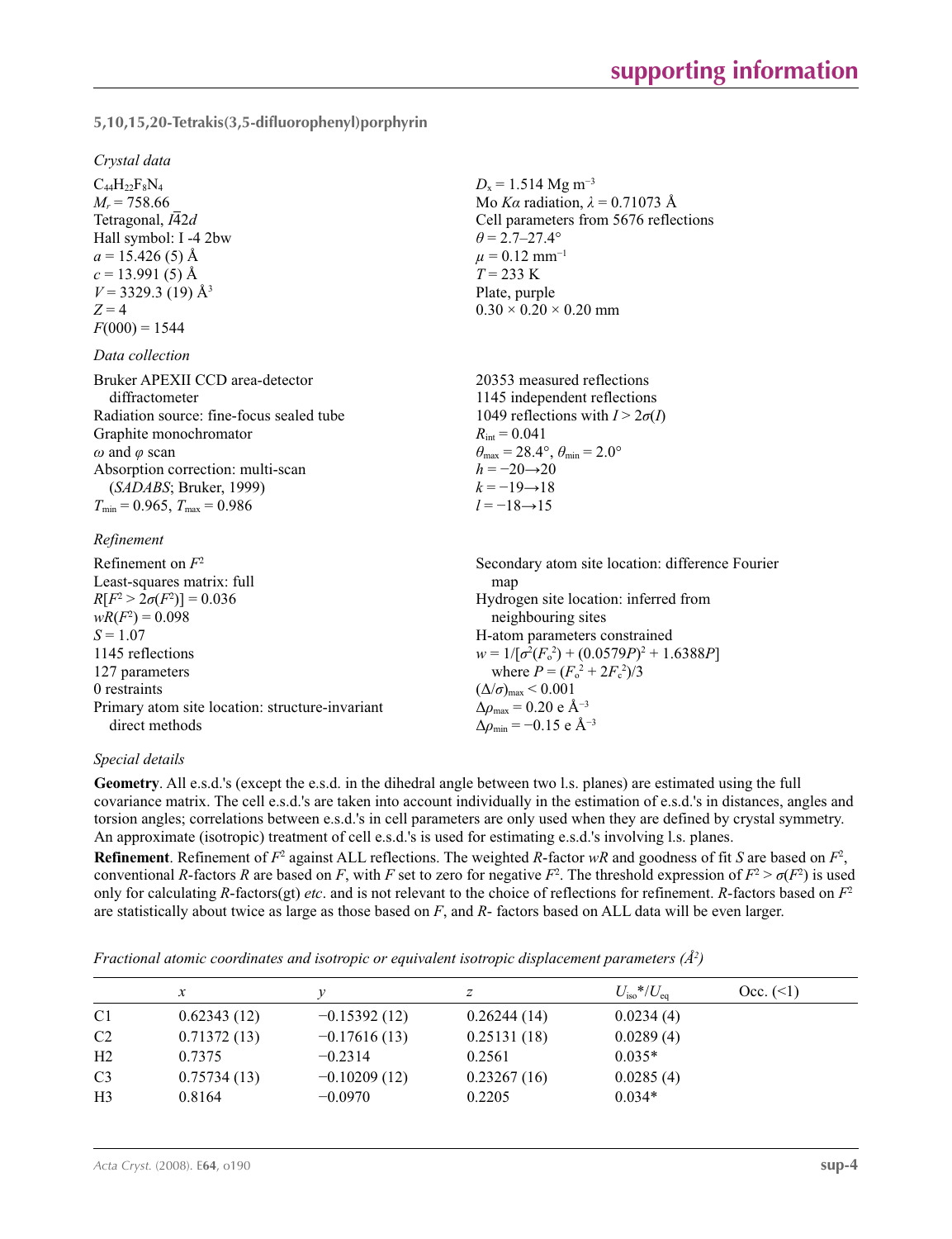| C <sub>4</sub> | 0.69521(12) | $-0.03261(13)$ | 0.23514(15)    | 0.0233(4) |      |  |
|----------------|-------------|----------------|----------------|-----------|------|--|
| C <sub>5</sub> | 0.71381(12) | 0.05575(12)    | 0.22542(14)    | 0.0225(4) |      |  |
| C <sub>6</sub> | 0.80391(13) | 0.08176(12)    | 0.19734(15)    | 0.0240(4) |      |  |
| C7             | 0.87363(13) | 0.07798(15)    | 0.25940(16)    | 0.0310(5) |      |  |
| H7             | 0.8665      | 0.0583         | 0.3217         | $0.037*$  |      |  |
| C8             | 0.95385(14) | 0.10405(16)    | 0.22687(18)    | 0.0353(5) |      |  |
| C9             | 0.96818(14) | 0.13294(16)    | 0.1348(2)      | 0.0385(6) |      |  |
| H9             | 1.0230      | 0.1496         | 0.1141         | $0.046*$  |      |  |
| C10            | 0.89782(17) | 0.13583(16)    | 0.07556(17)    | 0.0380(5) |      |  |
| C11            | 0.81595(13) | 0.11143(15)    | 0.10383(16)    | 0.0299(5) |      |  |
| H11            | 0.7695      | 0.1146         | 0.0616         | $0.036*$  |      |  |
| N <sub>1</sub> | 0.61430(10) | $-0.06642(10)$ | 0.25215(12)    | 0.0230(4) |      |  |
| H1             | 0.5666      | $-0.0377$      | 0.2557         | $0.028*$  | 0.50 |  |
| F1             | 1.02219(8)  | 0.10061(13)    | 0.28671(12)    | 0.0550(5) |      |  |
| F2             | 0.90872(12) | 0.16429(14)    | $-0.01500(13)$ | 0.0632(5) |      |  |
|                |             |                |                |           |      |  |

*Atomic displacement parameters (Å2 )*

|                | $U^{11}$   | $U^{22}$   | $\mathcal{L}^{\beta 3}$ | $U^{12}$      | $U^{13}$     | $U^{23}$      |
|----------------|------------|------------|-------------------------|---------------|--------------|---------------|
| C <sub>1</sub> | 0.0216(9)  | 0.0199(8)  | 0.0288(10)              | 0.0015(7)     | $-0.0003(8)$ | 0.0020(7)     |
| C <sub>2</sub> | 0.0221(9)  | 0.0225(9)  | 0.0420(11)              | 0.0048(7)     | 0.0006(9)    | 0.0041(9)     |
| C <sub>3</sub> | 0.0190(9)  | 0.0260(9)  | 0.0404(11)              | 0.0033(7)     | 0.0033(8)    | 0.0040(9)     |
| C <sub>4</sub> | 0.0180(8)  | 0.0239(9)  | 0.0280(9)               | 0.0000(7)     | 0.0029(8)    | 0.0009(7)     |
| C <sub>5</sub> | 0.0193(8)  | 0.0209(9)  | 0.0273(9)               | 0.0001(7)     | 0.0017(7)    | 0.0001(7)     |
| C <sub>6</sub> | 0.0211(9)  | 0.0183(8)  | 0.0325(9)               | 0.0001(7)     | 0.0040(8)    | $-0.0020(8)$  |
| C7             | 0.0237(10) | 0.0389(11) | 0.0302(10)              | $-0.0006(8)$  | 0.0031(8)    | $-0.0023(9)$  |
| C8             | 0.0207(9)  | 0.0393(12) | 0.0458(12)              | $-0.0035(9)$  | $-0.0008(9)$ | $-0.0085(11)$ |
| C9             | 0.0239(10) | 0.0382(12) | 0.0533(14)              | $-0.0089(9)$  | 0.0134(10)   | $-0.0070(11)$ |
| C10            | 0.0377(12) | 0.0366(12) | 0.0396(12)              | $-0.0041(10)$ | 0.0124(10)   | 0.0048(10)    |
| C11            | 0.0252(9)  | 0.0305(10) | 0.0340(10)              | $-0.0003(9)$  | 0.0014(8)    | 0.0046(9)     |
| N1             | 0.0169(7)  | 0.0201(8)  | 0.0319(9)               | $-0.0001(6)$  | 0.0009(7)    | 0.0015(6)     |
| F1             | 0.0214(7)  | 0.0862(13) | 0.0575(9)               | $-0.0066(7)$  | $-0.0062(6)$ | $-0.0118(10)$ |
| F <sub>2</sub> | 0.0548(10) | 0.0853(13) | 0.0495(9)               | $-0.0146(9)$  | 0.0159(8)    | 0.0246(9)     |

*Geometric parameters (Å, º)*

| $C1 - N1$              | 1.365(2) | $C6 - C11$  | 1.398(3) |
|------------------------|----------|-------------|----------|
| $C1 - C5$ <sup>i</sup> | 1.404(3) | $C7-C8$     | 1.378(3) |
| $C1-C2$                | 1.443(3) | $C7 - H7$   | 0.9300   |
| $C2-C3$                | 1.351(3) | $C8-F1$     | 1.347(3) |
| $C2-H2$                | 0.9300   | $C8-C9$     | 1.381(4) |
| $C3-C4$                | 1.438(3) | $C9 - C10$  | 1.366(4) |
| $C3-H3$                | 0.9300   | $C9 - H9$   | 0.9300   |
| $C4 - N1$              | 1.373(3) | $C10-F2$    | 1.351(3) |
| $C4 - C5$              | 1.400(3) | $C10 - C11$ | 1.376(3) |
| $C5-C1ii$              | 1.404(3) | $Cl1$ —H11  | 0.9300   |
| $C5-C6$                | 1.499(3) | $N1 - H1$   | 0.8600   |
| $C6-C7$                | 1.383(3) |             |          |
|                        |          |             |          |